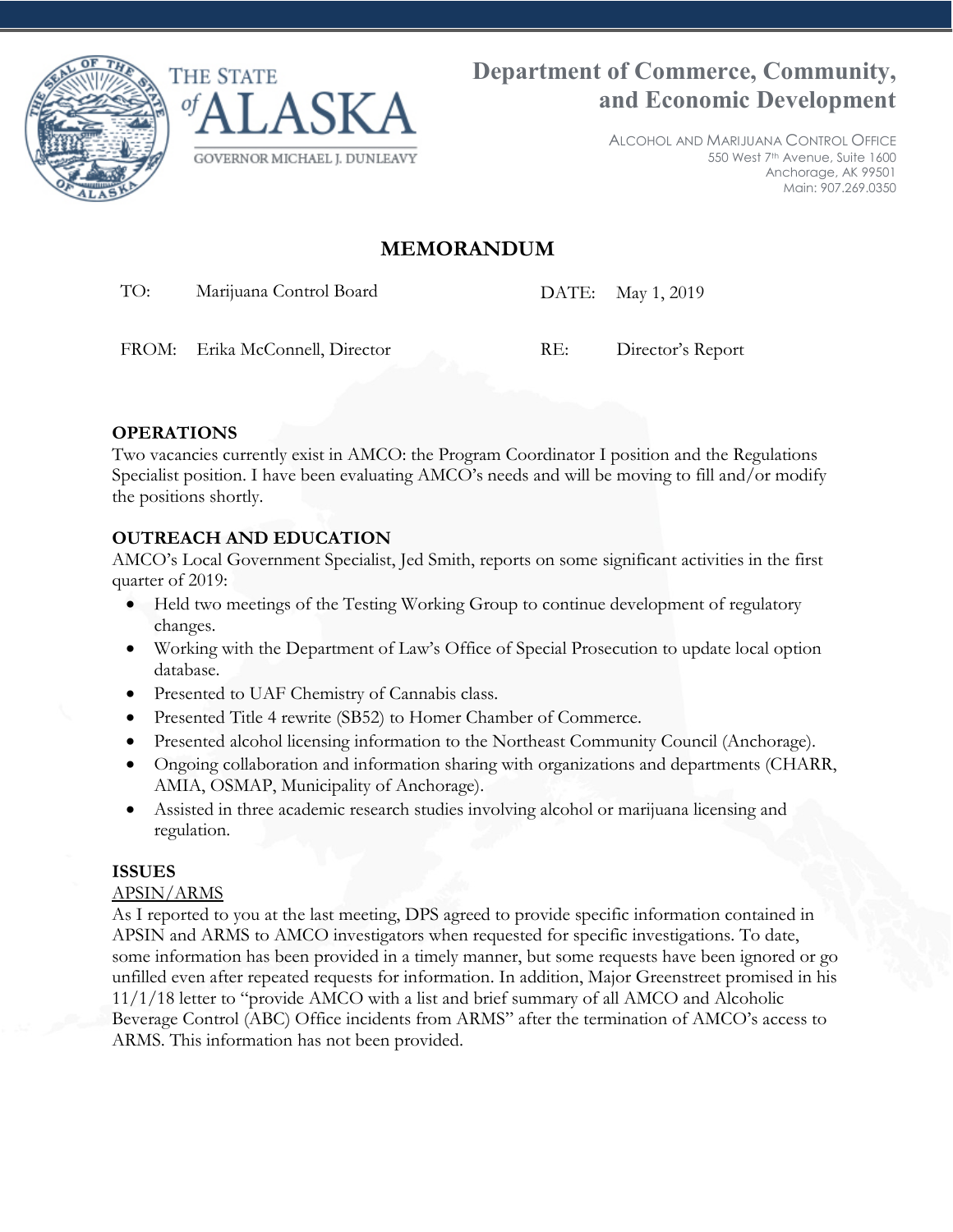Director's Report MC Board May 1, 2019 Page 2

#### Governor's Budget and Proposals

I have received no additional information regarding the move of AMCO investigators into the Department of Law.

As noted at the last meeting, the Governor's FY20 budget reduces AMCO's budget by \$48,700 from the FY19 Management Plan. The cut is entirely from Travel, leaving a travel budget of \$135,000. I was informally told that there is an expectation that AMCO's actual travel expenditures in FY20 be reduced from FY19 by 50%. In accordance with a memo from Chief of Staff Babcock, I have submitted to the Commissioner's Office a travel plan that sets forth all projected trips for FY20. The plan includes board travel to regularly scheduled board meetings. Naturally it is not possible to anticipate every trip that may need to be taken by an investigator over the next year. I have estimated investigator travel based on the number of trips taken in the past couple of years. The estimated costs of FY20 travel are similar to FY19 travel costs and do not reflect a 50% reduction—the planned trips are necessary to meet our statutory and regulatory obligations. I have not yet been informed whether or not the FY20 travel plan is approved.

#### Testing Oversight

The regulations provide for the board's contractor to assist the board in evaluating testing facilities. In 2015 or 2016, AMCO contracted with A2LA to inspect testing facilities after the board approved an application but before the license was issued. The contract with A2LA expires at the end of FY19. In accordance with the board's direction to shift oversight of testing facilities to DEC, I am working with DEC to develop an RSA (reimbursable services agreement) in order for DEC's Environmental Health Laboratory (EHL) to become the board's contractor starting in FY20. A regulations change proposed at this meeting (tab 15) furthers those efforts.

The benefits of having the EHL be the board's contractor is that they are in-state and can thus perform lab audits and other oversight more quickly and for less cost.

#### Fertilizers, Chemicals, Gases

3 AAC 306.420(2)(C) states that applicants for a cultivation facility must include in their application, "fertilizers, chemicals, gases, and deliver systems, including carbon dioxide, management, to be used." Staff has separated this on the application into two sections—one just for pesticides, and the other for other fertilizers, chemicals, gases, etc.

How detailed does the board want the responses in this section to be? For example, is an acceptable response, "a variety of approved nutrients from multiple companies," as found in one of the applications on today's agenda?

Should chemicals used to clean equipment and/or to clean the facility but not applied to plants be listed?

#### **LEGISLATION**

As of April 28, no legislation has been introduced that directly affects Chapter 17.38 and the regulation of the commercial marijuana program.